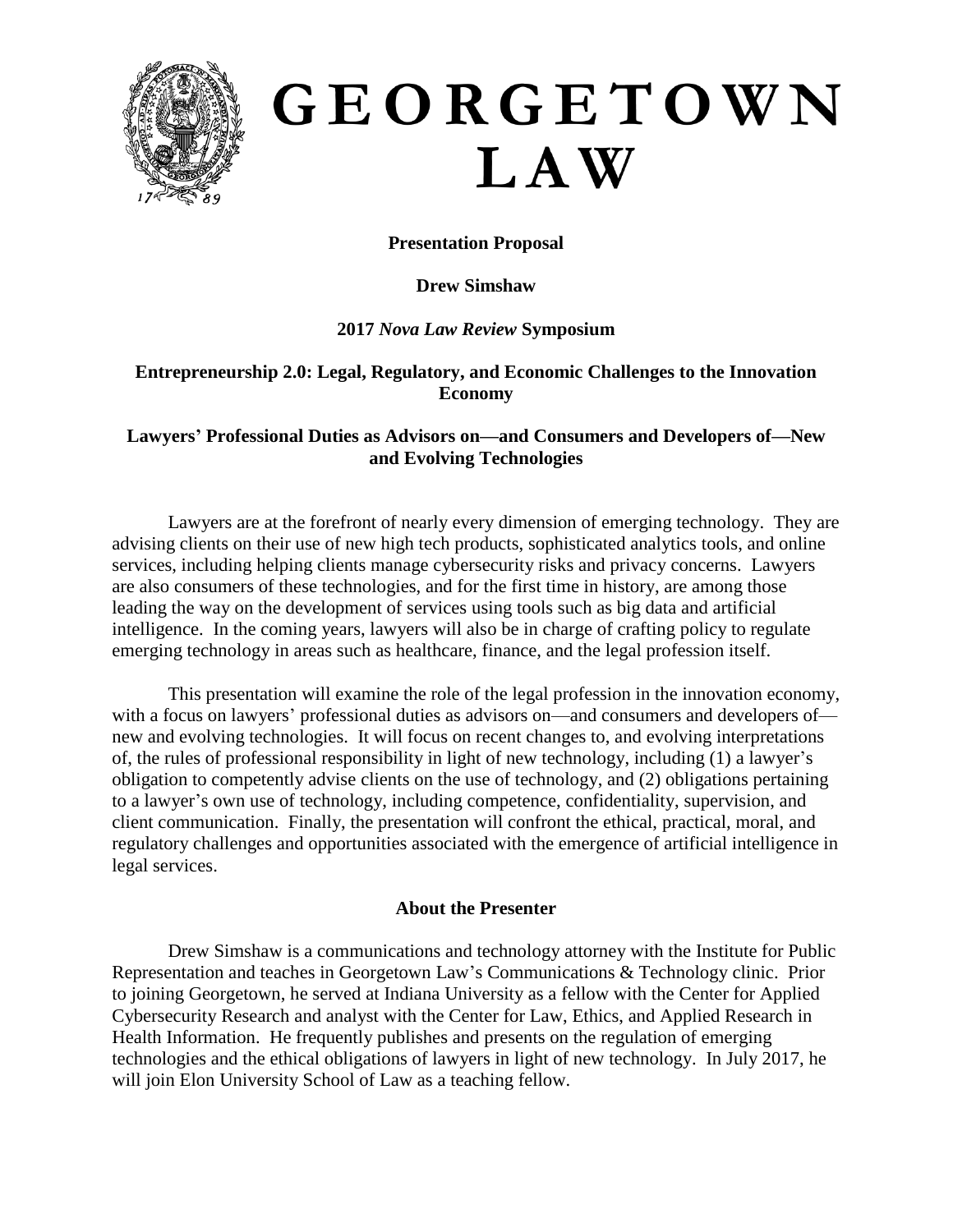## **Select Relevant Publications and Presentations**

# **Publications**

## Law Reviews & Book Chapters:

In Progress: "Robot Lawyers: Improving Access to Justice Through Ethical Design of Artificial Intelligence in the Practice of Law" (working title) (forthcoming)

"Regulating Healthcare Robots: Maximizing Opportunities While Minimizing Risks," 22 RICHMOND JOURNAL OF LAW & TECHNOLOGY 3 (2016) (lead author, with Nicolas Terry (Indiana U.), Dr. Kris Hauser (Duke U.), & Dr. M.L. Cummings (Duke U.)), available at [http://papers.ssrn.com/sol3/papers.cfm?abstract\\_id=2739462.](http://papers.ssrn.com/sol3/papers.cfm?abstract_id=2739462)

"Legal Ethics and Data Security: Our Individual and Collective Obligation to Protect Client Data," 38 AMERICAN JOURNAL OF TRIAL ADVOCACY 549 (2015), available at [http://papers.ssrn.com/sol3/papers.cfm?abstract\\_id=2668174.](http://papers.ssrn.com/sol3/papers.cfm?abstract_id=2668174)

"Consumer Cloud Robotics and the Fair Information Practice Principles: Recognizing the Challenges and Opportunities Ahead," 16 MINNESOTA JOURNAL OF LAW, SCIENCE, & TECHNOLOGY 145 (2015) (with Andrew Proia & Dr. Kris Hauser), available at [http://papers.ssrn.com/sol3/papers.cfm?abstract\\_id=2466723.](http://papers.ssrn.com/sol3/papers.cfm?abstract_id=2466723)

Chapter, "Cybersecurity and the Legal Profession," in *Cybersecurity in Our Digital Lives*, National Cybersecurity Institute, Hudson Whitman/Excelsior College Press, March 2015, (with Andrew Proia), [http://hudsonwhitman.com/books/cybersecurity-in-our-digital-lives/.](http://hudsonwhitman.com/books/cybersecurity-in-our-digital-lives/)

#### Other:

"Ethical Implications of Electronic Communication and Storage of Client Information," THE COMPUTER & INTERNET LAWYER, Vol. 33, No. 8, August 2016, available at [http://papers.ssrn.com/sol3/papers.cfm?abstract\\_id=2814313,](http://papers.ssrn.com/sol3/papers.cfm?abstract_id=2814313) originally published in *Res Gestae*, The Journal of the Indiana State Bar Association, December 2015, Vol. 59, No. 5, available at [https://issuu.com/res\\_gestae/docs/rg-12-15.](https://issuu.com/res_gestae/docs/rg-12-15)

"Privacy Rights in the Digital Age," encyclopedia entries on the Federal Communications Commission (FCC), Fair Information Practice Principles (FIPPs), and Health Insurance Portability and Accountability Act (HIPAA), Grey House Publishing (2015), [http://www.greyhouse.com/privdigital.htm.](http://www.greyhouse.com/privdigital.htm)

"Ethics and Cybersecurity: Obligations to Protect Client Data," for National Symposium on Technology in Labor and Employment Law, San Francisco, CA, March 15-17, 2015 (with Stephen Wu), available at [http://www.americanbar.org/content/dam/aba/events/labor\\_law/2015/march/tech/wu\\_cybersecurity.authc](http://www.americanbar.org/content/dam/aba/events/labor_law/2015/march/tech/wu_cybersecurity.authcheckdam.pdf) [heckdam.pdf.](http://www.americanbar.org/content/dam/aba/events/labor_law/2015/march/tech/wu_cybersecurity.authcheckdam.pdf)

"Data Collection, Privacy, and the Role of Regulatory Agencies in Healthcare Robotics," In Proceedings of the 10th ACM/IEEE International Conference on Human-Robot Interaction, 2015, Workshop: The Emerging Policy and Ethics of Human-Robot Interaction, March 2, 2015, available at [http://www.openroboethics.org/hri15/wp-content/uploads/2015/02/Hf-Simshaw.pdf.](http://www.openroboethics.org/hri15/wp-content/uploads/2015/02/Hf-Simshaw.pdf)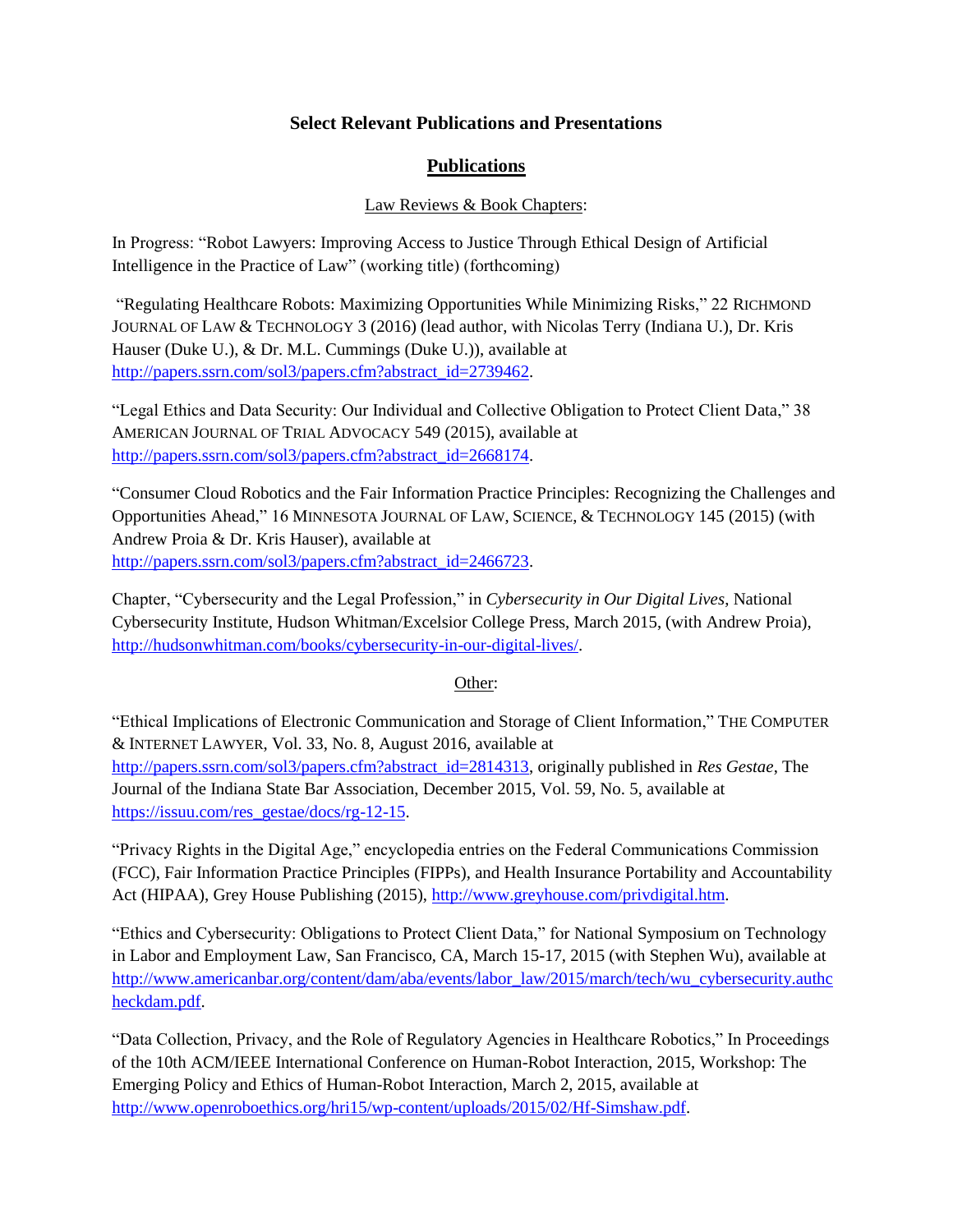## **Presentations**

Upcoming: "Access to Justice in the Age of Technology, Television & Trump," *2018 AALS Annual Meeting*, San Diego, CA, January 3, 2018 (discussion group panelist).

Upcoming: "Artificial Intelligence in Law and Discovery," *Georgetown Law's 14th Annual Advanced eDiscovery Institute*, Washington, DC, November 16, 2017 (panelist).

"Robot Lawyers: Improving Access to Justice Through Ethical Design of Artificial Intelligence in the Practice of Law," *We Robot 2017: Sixth Annual Conference on Robotics, Law & Policy*, Yale Law School, New Haven, CT, March 31-April 1, 2017 (panelist).

Keynote: "Current Issues in Law Firm and Lawyer Use of Social Media and Online Technology," *North Carolina Bar Association 2016 Professionalism CLE*, Cary, NC, December 9, 2016 (keynote speaker).

"Artificial Intelligence in the Practice of Law," webinar presentation to the artificial intelligence and robotics committees of the Santa Clara County and American Bar Associations, hosted by the Silicon Valley Law Group, San Jose, CA, October 26, 2015.

"Ethics and New Technologies," panel on Cloud Computing and Other Internet Tools: Using Them Ethically and Preventing and Mitigating Their Abuse, *A Continuing Legal Education Program, Jointly Presented by the Federal Communications Bar Association's Professional Responsibility and Privacy and Data Security Committees*, Washington, DC, October 25, 2016 (panelist).

"Hackers Targeting Lawyers: Ethical Duties to Guard Client Information," *Indiana State Bar Association Utility Law Section 2016 Fall Seminar*, Michigan City, IN, September 15, 2016 (presenter).

"Regulatory Aspects of Robots in Health Care," Panel on Human Factors: Focus on Robots in Health Care, *2016 Design of Medical Devices Conference*, University of Minnesota, Minneapolis, MN, April 12, 2016 (panelist).

"Data Security Concerns and Consequences for Clients and Lawyers," Panel on Practice Specific Concerns Regarding Cyber Attacks, *2016 Symposium: Cyber Attacks & Civil Liability*, hosted by the SOUTH CAROLINA LAW REVIEW, University of South Carolina School of Law, Columbia, SC, February 5, 2016 (panelist).

"Legal Ethics & Data Security," Panel on Cybersecurity for the Practitioner: Client Security, Discovery, and Ethical Considerations, *Symposium: Cyber Wars: Navigating Responsibilities for the Public and Private Sector*, hosted by the CHAPMAN LAW REVIEW, Chapman University Fowler School of Law, Orange, CA, January 29, 2015 (panelist).

"Ethical Obligations & Technology in Law Practice," CLE by the Indiana State Bar Association Legal Ethics Committee, Lafayette, IN, June 18, 2015 (presentation on "The Duty of Confidentiality" and panelist).

"Cybersecurity Issues for Lawyers," Legal Netlink Alliance spring meeting 2015, Indianapolis, IN, May 15, 2015 (presenter).